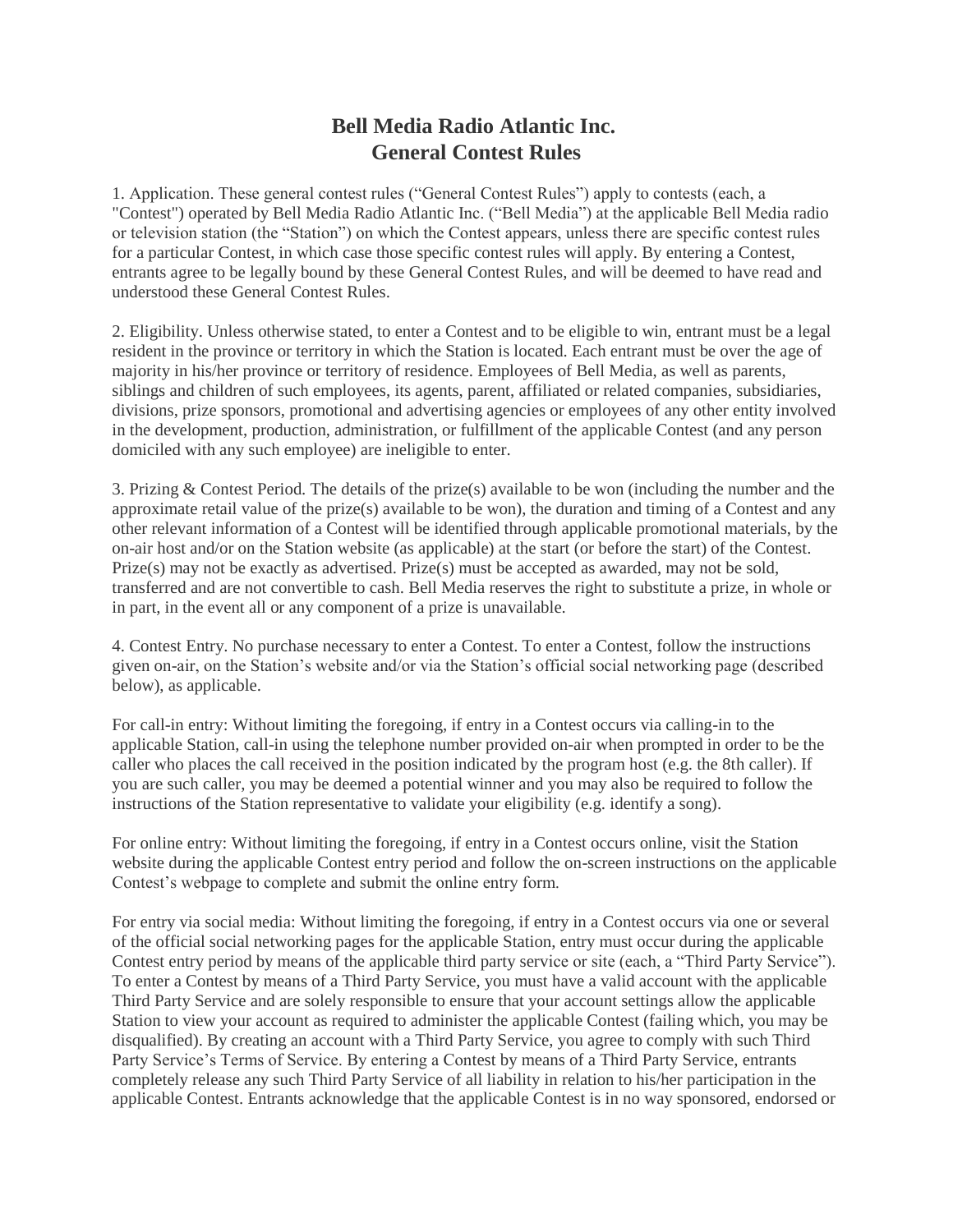administered by, or associated with the Third Party Service(s) and that any questions, comments or complaints regarding any Contest should be directed to Bell Media and not to Third Party Service(s).

For text entry: Without limiting the foregoing, if entry in a Contest occurs via text entry, send a text message that includes the keyword to the short code that was communicated by the Station. Text messaging may not be available in all areas. Standard text messaging fees apply (check your carrier plan for your standard text messaging fees). Text Entries shall be deemed to be submitted by the Authorized Mobile Account Holder of the mobile phone used to enter the Contest. "Authorized Mobile Account Holder" of a mobile phone is defined as the natural person who is assigned to a cellular telephone number by a wireless carrier that is responsible for assigning cellular telephone numbers. A potential prize winner may be required to provide proof that he/she is the Authorized Mobile Account Holder associated with the selected Text Entry.

All entries are subject to verification at any time and for any reason. Bell Media reserves the right, in its sole and absolute discretion, to require proof of identity and/or eligibility (in a form acceptable to Bell Media – including, without limitation, government issued photo identification): (i) for the purposes of verifying an individual's eligibility to participate in the applicable Contest; (ii) for the purposes of verifying the eligibility and/or legitimacy of any entry or other information entered (or purportedly entered) for the purposes of the applicable Contest; and/or (iii) for any other reason Bell Media deems necessary, in its sole and absolute discretion, for the purposes of administering the applicable Contest in accordance with the General Contest Rules and, if provided, any further Contest-related instructions. Failure to provide such proof to the complete satisfaction of Bell Media within the timeline specified by Bell Media may result in disqualification in the sole and absolute discretion of Bell Media. The sole determinant of the time for each Contest will be the applicable Station's official clock.

5. Requirements for Photo, Video or Written Submissions. From time to time, a Contest entry mechanism may require you to submit an original photograph, video, written composition (i.e. essay, comment or story) or another form of original submission (each, a "Submission") to Bell Media, subject to instructions provided by the Station and/or its representatives. Submissions must be original and must not include any third party's proprietary content. Bell Media in its sole and absolute discretion may: (i) disqualify any entrant who uses third party proprietary content, at any time; (ii) edit any Submission to blur out any trade-marks or to remove any copyrighted content, including but not limited to, music or video clips, as applicable; and/or (iii) disqualify any Submission that involves anything illegal, potentially or actually dangerous or harmful or containing any element of physical risk. Submissions must not contain any reference to, or likeness of, any identifiable third parties, unless consent has been obtained from all such individuals and their parent/legal guardian if they are under the age of majority in their jurisdiction of residence. Submissions must not include any illegal, defamatory or in any way obscene content. Submissions cannot be a parody or derogatory. Submissions remain the property of the entrant, however by entering a Contest, each entrant: (i) represents and warrants that his/her Submission is her or her original work and does not infringe on any third party rights, including, without limitation, copyright, trade-mark or any other intellectual property rights; (ii) represents and warrants that he/she has all necessary rights from any third party that appears, or is mentioned, in the Submission, including those from the parent or legal guardian if third party is under the age of majority; (iii) grants Bell Media an unlimited, royalty free, irrevocable, right and license to reproduce, post and/or broadcast the Submission in any form of media now known or hereinafter developed; (iv) waives all moral rights in the Submission in favour of Bell Media ; (v) agrees to release, indemnify, discharge and hold harmless Bell Media from any claim or liability arising from or related to the Submission; and (vi) consents to the publication and/or use, in any medium of the Submission for the purpose of administering the applicable Contest and publicity purposes carried out by Bell Media and/or its advertising and promotional agencies without payment or compensation of any kind. Submissions may be showcased by Bell Media at its sole and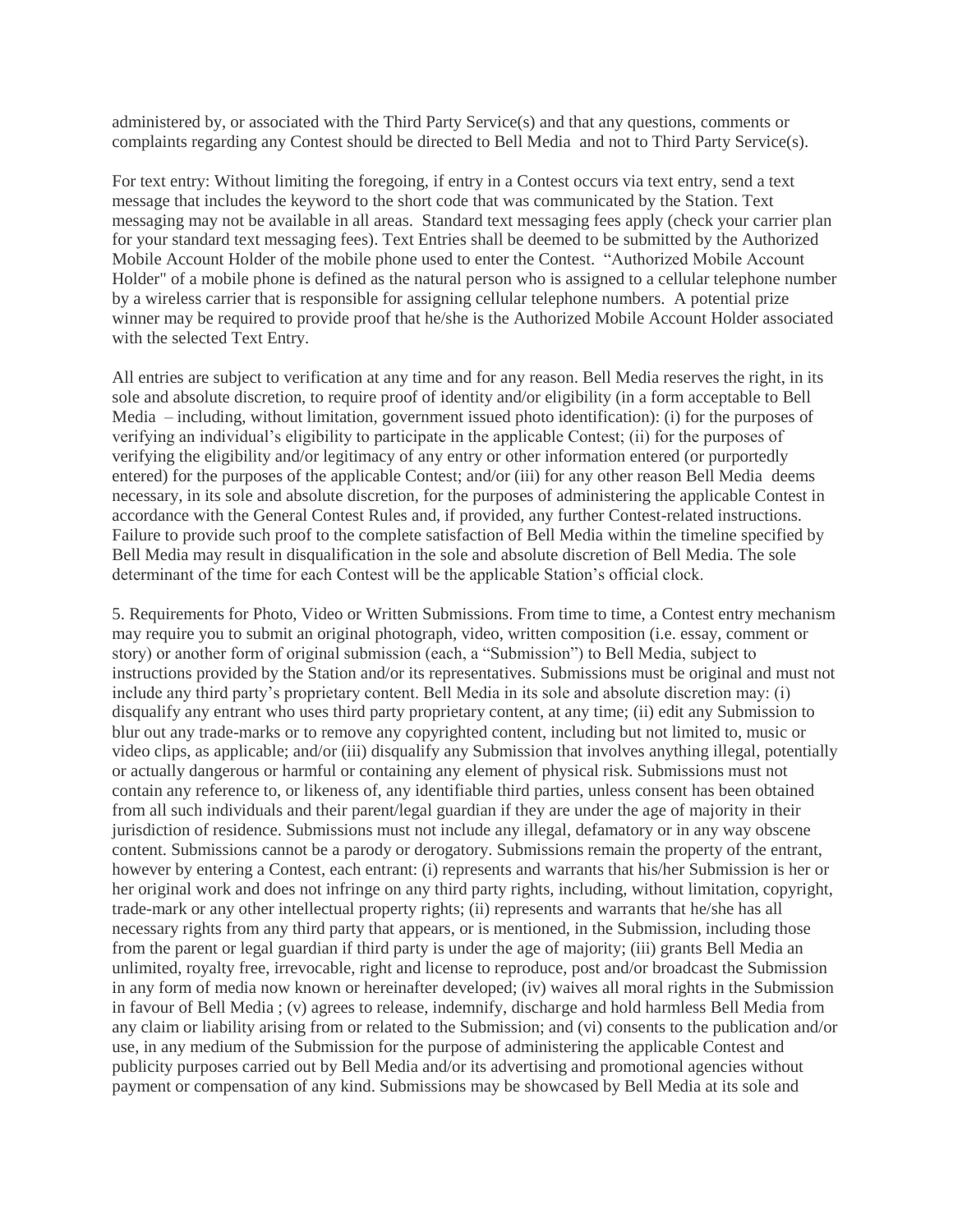absolute discretion on a public viewing gallery. Bell Media assumes no responsibility for any claims against infringement of the right of privacy with respect to any Submission.

6. Prize Draw. For Contests where the winner is selected from entries received, a random draw for the prize(s) will take place by a Station representative from all eligible entries received during the applicable Contest period. The potential prize winner will be contacted using the information provided at the time of entry. In the event a potential prize winner cannot be contacted within two (2) business days after the draw, as determined by Bell Media at its sole discretion, or if these General Contest Rules are not adhered to by a potential prize winner, such potential prize winner will be disqualified and will forfeit all rights to the applicable prize.

7. Awarding of Prize(s). Proof of identification must be provided upon request. In order to be declared a prize winner, each potential winner must first: (i) correctly answer, unaided, a time limited mathematical skill testing question administered by Bell Media; (ii) be verified as complying with these General Contest Rules (as determined by Bell Media in its sole and absolute discretion); and (iii) sign and return within the time stipulated by Bell Media, a full release and indemnity form ("Release Form") stating that, among other things, he/she agrees to be available and to participate in publicity and/or promotions related to the Contest and/or Bell Media, authorizes Bell Media (including, without limitation, the applicable Station) to broadcast, publish, disseminate and otherwise use his/her name, city/town/village and province/territory of residence, photograph, likeness, sobriquet and voice, in connection with any promotion and/or publicity, and/or for general news, entertainment and/or information purposes at no additional compensation, beyond the awarding of or participation in the applicable prize, accepts the applicable prize as offered and releases Bell Media from any and all liability of any kind relating to the Contest and his/her receipt and use or misuse of the applicable prize.

8. Odds of Winning. For call-in Contests, the odds of winning will depend on the number of eligible calls received. For Contests with online entries (including Contest where entry occurs via social media), the odds of winning will depend on the number of eligible entries received during the Contest period.

9. All decisions of the Station or Bell Media with respect to any aspect of a Contest are final and binding on all entrants without right of appeal. Contests are subject to all applicable federal, provincial and municipal laws and regulations. ANY ENTRANT DEEMED BY BELL MEDIA TO BE IN VIOLATION OF THESE GENERAL CONTEST RULES FOR ANY REASON IS SUBJECT TO DISQUALIFICATION IN THE SOLE AND ABSOLUTE DISCRETION OF BELL MEDIA AT ANY TIME.

10. By entering a Contest, each entrant fully releases Bell Media, its parent companies, subsidiaries, affiliates, prize suppliers, advertising/promotion agencies and any other entity involved in the development, production, administration, or fulfillment of the applicable Contest from all liability of any kind relating to the Contest or his/her participation therein, including, without limitation, any liability related to: (i) any failure of the a website; (ii) any technical malfunction or other problems of any nature whatsoever, including, without limitation, those relating to the telephone network or lines, computer online systems, servers, access providers, computer equipment or software; (iii) the failure of any entry or other information to be received, captured or recorded for any reason whatsoever, including, but not limited to, technical problems or traffic congestion on the internet or at any website; (iv) any injury or damage to an entrant's or any other person's computer or other device related to or resulting from participating in a Contest; and/or (v) any combination of the above.

11. Bell Media reserves the right to cancel, modify or suspend a Contest or to amend these General Contest Rules at any time and in any way, without prior notice, for any reason whatsoever. Without limiting the foregoing, if for any reason, in the opinion of Bell Media in its sole and absolute discretion, a